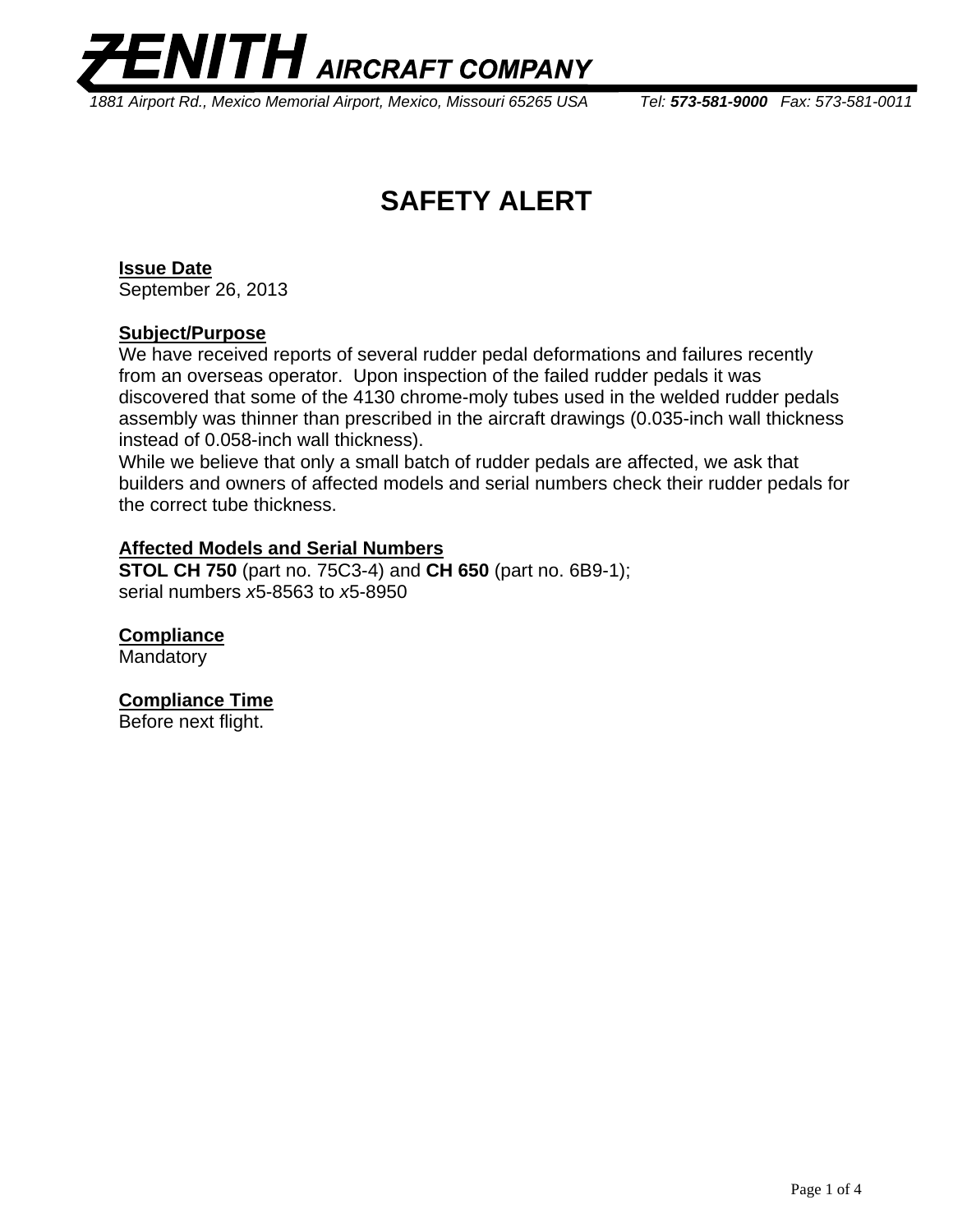## **Inspection**

With a flashlight, check the rudder pedal weld areas, especially at the bottom welds. If you see any deformation to the rudder pedals, remove the rudder pedals. Do not fly the aircraft.

If you do not see any deformation, check your rudder pedals as prescribed below, to verify that they are made of the correct material thickness. This inspection can be completed with the rudder pedals installed. However, if you are having a hard time with the inspection, remove the pedals for easy inspection.

The upper and lower horizontal tubes can be easily checked with a pair of calipers at the open end of the tubes. Before checking, clean the end of the tubes of paint and burs so that an accurate measurement can be taken.



To check the vertical tubes, a small #40 hole must be drilled in the **INBOARD SIDE** or **OUTBOARD SIDE** (so that the drill bit is parallel to the lower horizontal tube) of the tube.

Use a clean #40 drill bit. Insert the drill bit into the hole until it makes contact with the opposite wall of the tube. Hold the drill bit perpendicular to the tube and measure length of the drill bit from the opposite side of the tube.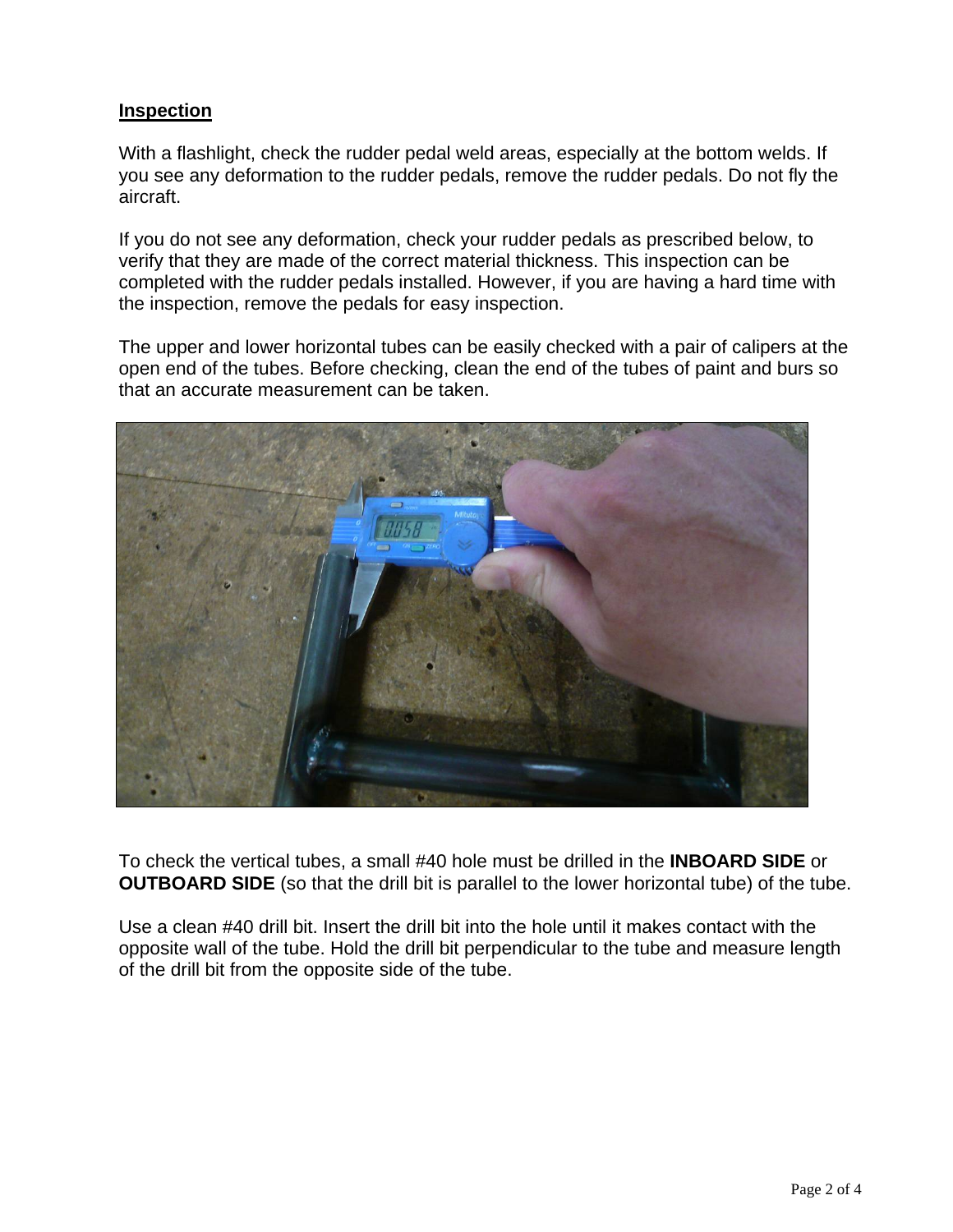

Subtract the length of the drill bit from the length of the tube and drill bit. This will tell you the wall thickness of the tube. (It is not necessary to fill the hole after drilling it.)

If the tubes measure 0.058" wall thickness no further action is required.

If any of the tubes measure 0.035", do not fly the aircraft until corrective actions have been taken.

## **Corrective Action:**

If you have determined that your rudder pedals do not comply, gussets must be welded to the front and aft sides of the lower horizontal tube and vertical tube as shown in the following drawing.

(After inspection and or re-installing the rudder pedals, check for proper safety and movement. Check that you are getting full rudder deflection when pushing on the rudder pedals.)

Once completed, make a log book entry confirming compliance.

If you sold your kit or aircraft, please forward this Safety Alert to the new owner. If you have any questions regarding the Safety Alert, please contact Zenith Aircraft Co. directly.

While Zenith Aircraft Co. makes every effort to ensure that the materials, parts and assemblies that it supplies to its customers are of the highest quality and are manufactured to the specifications of the aircraft drawings, we remind builders to check the parts supplied to them in the kit (or parts sourced elsewhere) for conformity to the drawings.

(Attached drawing: Rudder Pedal Safety Alert, dated 9/26/2013)